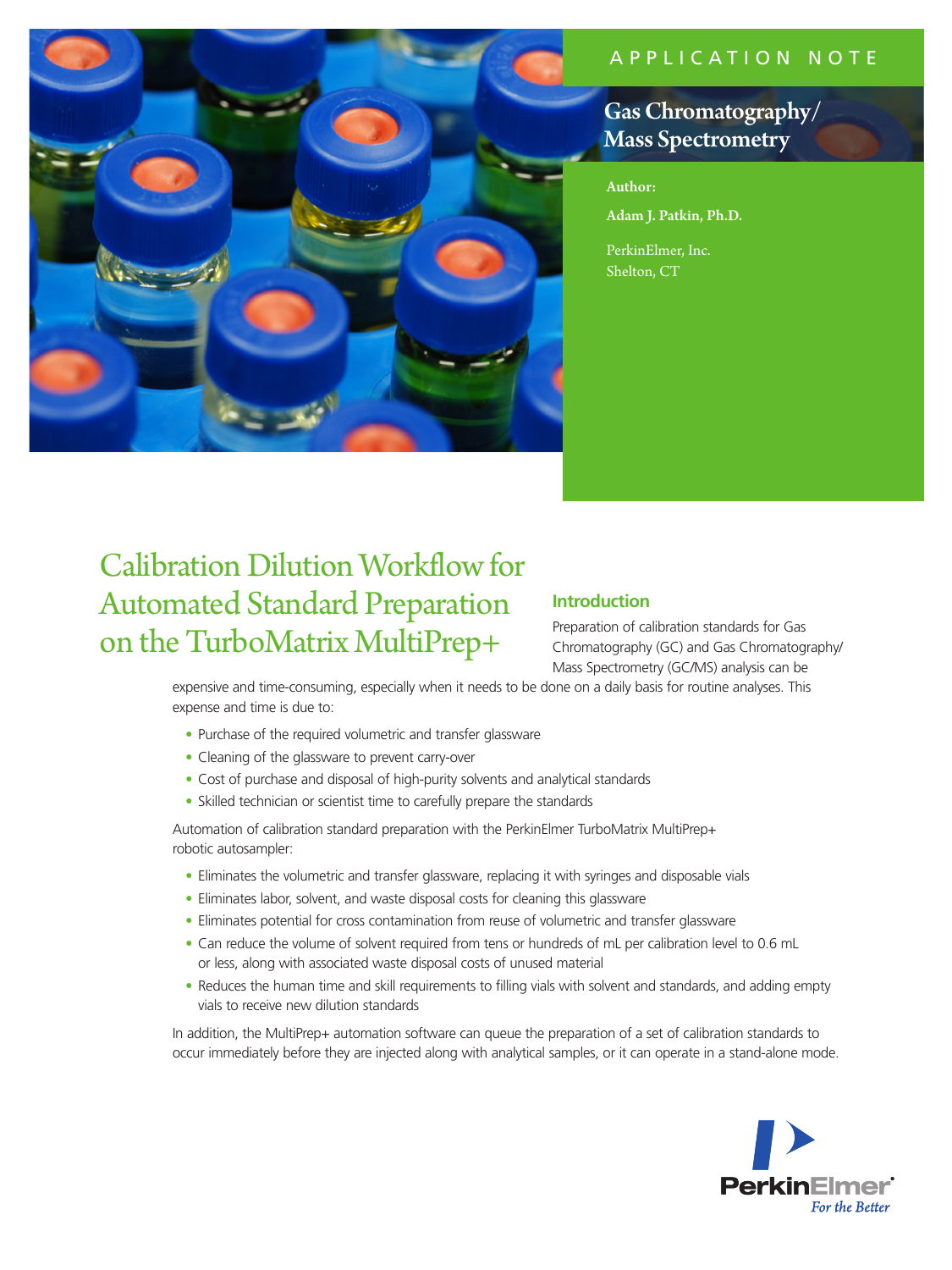The Sample Manager software of the MultiPrep+ provides several methods of standards preparation. This Application Note describes the "Calibration Dilution" workflow operating in a stand-alone mode. This dilution workflow can prepare a series of dilution standards, with an optional internal standard, from a single standard stock solution vial. All prepared standards and the optional internal standard are on the same 2 mL vial rack.

#### **Workflow Overview**

A user-specified Sample Manager method defines which dilutions are to be prepared, how many replicate sets of dilutions, and if an internal standard is to be spiked into the vial. The method also defines all syringes, washing, mixing, temperatures, etc.

Calibration Dilution uses a 10 µL and a 1000 µL syringe to prepare up to three replicate sets of selected dilutions of 1:2, 1:5, 1:10, 1:20, 1:50, 1:100, 1:200, 1:500, and 1:1000. The final volume of each dilution level vial is user selectable as either 0.5 mL or 1 mL. Undiluted stock solution, solvent blank, and solvent with internal standard vials may also be prepared.

The vial positions are fixed in the tray, as shown in Table 1 and Figure 1. If there is an internal standard it is placed in vial #54. Any dilution ratio can be selected individually for preparation.

#### *Table 1.* Vial Positions in Sample Tray.

| <b>Vial (3 Replicates)</b> | <b>Dilution Ratio</b>                                                       |  |
|----------------------------|-----------------------------------------------------------------------------|--|
| 1, 19, 37                  | 1:1 (Undiluted Stock Solution)                                              |  |
| 2, 20, 38                  | 1:2 Dilution                                                                |  |
| 3, 21, 39                  | 1:5 Dilution                                                                |  |
| 4, 22, 40                  | 1:10 Dilution                                                               |  |
| 5, 23, 41                  | 1:20 Dilution                                                               |  |
| 6, 24, 42                  | 1:50 Dilution                                                               |  |
| 7, 25, 43                  | 1:100 Dilution                                                              |  |
| 8, 26, 44                  | 1:200 Dilution                                                              |  |
| 9, 27, 45                  | 1:500 Dilution                                                              |  |
| 10, 28, 46                 | 1:1000 Dilution                                                             |  |
| 11, 29, 45                 | Solvent with 10 µL internal standard                                        |  |
| 12, 30, 48                 | Solvent Without Internal Standard<br>0.5 mL Always Prepared to Save Solvent |  |
| 54                         | Internal Standard                                                           |  |



*Figure 1.* Sample Tray Layout.

The four 10 mL vial Standard Wash station contains the standard stock solution in vial #4. Vials #1, #2, and #3 contain the dilution solvent used to prepare the replicate dilution sets 1, 2, and 3.

The basic sample preparation workflow is:

- 1. Transfer required volume of diluent with the 1000 µL syringe to vials  $#1$  to  $#12$
- 2. Optionally add 10  $\mu$ L of the internal standard to vials #1 to #11
- 3. Transfer stock solution with either the 1000 µL or the 10 µL syringe (depending on the volume to transfer) to vials #1 to #10
- 4. Vortex mix vials #1 to #12
- 5. Repeat steps 1-4 for the vials of replicates 2 and 3 if selected

If running in an on-line configuration, a GC injection sample list can be scheduled to occur immediately after the completion of standards preparation for unattended operation.

Automated Calibration Dilution is best for lower-volatility solvents and analytes because of the needle holes put into the vial septa. For example, methanol or isooctane solvent with compounds of higher boiling point may be quantitatively stable for several hours to days; long enough to prepare and inject. It is not recommended for high-volatility solvents (e.g. diethyl ether, methylene chloride, carbon disulfide) or analytes which have boiling points at or below room temperature.

The standards are usually prepared in a 2 mL vial tray. A 10/20 mL vial tray can also be used, but since only 0.5 or 1.0 mL standards can be prepared, this is of limited utility. Also, internal standards are not possible with the 10/20 mL tray.

#### **Cost Savings for Solvents and Standards**

Table 2 shows the total quantity of diluent solvent, stock solution, and optional internal standard required to prepare a single complete set of standards and for three replicate standard sets of either 0.5 mL or 1 mL volumes of dilution standards. Each replicate starts with a new 10 mL diluent vial. The total includes all syringe diluent cleaning washes and priming rinses with stock solution and internal standard.

#### *Table 2.* Required Diluent and Internal Standard Volumes.

|                             | 1 Set<br>of Standards |       | <b>3 Replicate Sets</b><br>of Standards |       |
|-----------------------------|-----------------------|-------|-----------------------------------------|-------|
| <b>Required Volume (mL)</b> | 0.5                   | 1.0   | 0.5                                     | 1.0   |
| <b>Diluent</b>              | 4.98                  | 9.53  | 14.93                                   | 28.60 |
| <b>Stock Solution</b>       | 0.94                  | 1.88  | 2.82                                    | 5.65  |
| <b>Internal Standard</b>    | O 11                  | 0 1 1 | 0 33                                    | 0.33  |

Less volume of diluent, stock, and internal standard solutions are required if only a subset of the vials is being prepared.

There are additional cost savings possible. Vial #1, the undiluted stock solution, and vial #2, the 1:2 dilution, are the major consumers of stock solution. Eliminating them from the prepared standard set will result in significant savings, with only 1.2 mL of stock standard required for all three sets. If only one set of vials is being prepared, or vials #1 and #2 are eliminated, the 10 mL vial #4 of the Standard Wash station containing the stock solution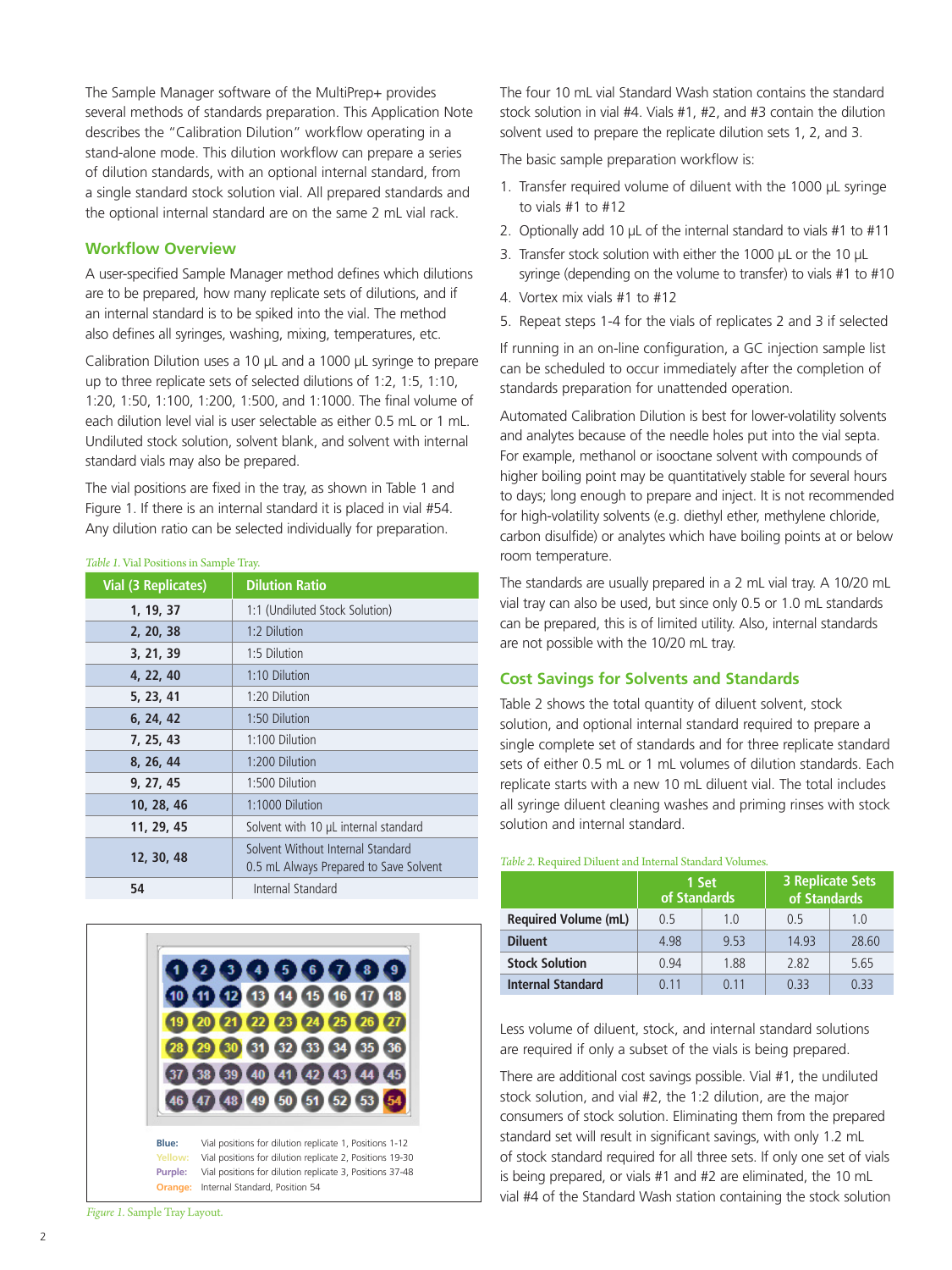can be replaced by a 2 mL vial by using a 10 mL to 2 mL vial adapter (P/N N6556040, and configuring #4 of the Standard Wash station for the 2 mL vial as described in the User's manual). Even smaller required volumes of the internal standard can be realized using the "bottom sensing" mode of syringe sampling, which can take three 1 µL samples from as little as 5 µL of liquid in the vial. (This mode requires a 23 Gauge liquid syringe and a conical bottom vial, and is only possible for 2 mL sample vial trays).

#### **System Configuration**

Below are recommended MultiPrep+ configurations for Serial Dilution and a typical pre-run checklist.

#### **Minimum Recommended MultiPrep+ Configuration**

#### **The Minimum Configuration Required to Perform Calibration Dilution Is:**

- Robotic tool change syringe park station
- Sample Tray holder
- 2 mL VT-54 rack
- Standard Wash station
- Large Wash station (N6496024)
- 10 µL (57 mm needle, 23S Gauge) syringe and D7/57 tool (N6496002)
- 1000 µL (57 mm needle, 23 Gauge) syringe and D8/57 tool (N6496004)
- 10 µL (85 mm needle, 23S Gauge) syringe and D7/85 tool (N6496003) for GC injection
- 2 mL vials and caps

#### **Suggested MultiPrep+ Configuration Enhancements For homogeneous sample mixing and lower internal**

#### **standard usage:**

- Vortexer (*strongly* recommended)
- Magnetic metal crimp caps for 2 mL vials (required for Vortex mixing)
- 10 mL to 2 mL vial adapter (N6556040)
- 57 mm, 23 Gauge needles (required for bottom sensing vials)
- Round-bottom 2 mL sample vials for internal standard (required for bottom sensing vials)

#### **Pre-Run Checklist**

- 1. Verify 10 µL sample prep syringe is mounted.
- 2. Verify 1000 µL sample prep syringe is mounted.
- 3. (Optional) Verify GC injection syringe is mounted.
- 4. Place stock standard with a non-magnetic cap in position #4 of Standard Wash station.
- 5. (Optional) Place Internal standard solution in Vial #54.
- 6. Replace Standard Wash vials #1-#3 (depending on number of replicates) with fresh 10 mL vials (to avoid carry-over) and dilution solvent.
- 7. Refill Large Wash station vials with syringe cleaning solvent. (#1 for internal standard, #2 for diluent).
- 8. Put new, capped sample vials in tray positions being used (Figure 1).

#### **Experimental**

Below are examples of Calibration Dilution without and with an internal standard. Samples were prepared off-line with a stand-alone MultiPrep+, and then injected into a Clarus 690 GC with an FID detector under TotalChrom control.

#### **Stock Standards Preparation**

Pesticide-grade isooctane (2,2,4-Trimethylpentane) was used as the diluent and syringe cleaning solvent. Analytical standard grade *n-*decane, *n-*undecane, *n-*tridecane, and *n-*tetradecane (2.36, 3.34, 2.16, and 2.81 mg/mL, respectively) were used as the analytes, and analytical standard grade *n-*dodecane (2.64 mg/mL) was the internal standard.

#### **Automated Calibration Dilution Method**

The Sample Manager Calibration Dilution method is shown in Table 3. For this applications note both internal and external standard calculations were made from the same internal standard calibration dilution for comparison purposes. However, if an internal standard is not required the *Internal Standard*  parameter is set to "Omit" the *Solvent with Internal Standard* to "Skip" and the *Solvent without Internal Standard* to "Prepare".

#### *Table 3.* Sample Manager Internal Standard Calibration Dilution Method.

| <b>Configuration</b>                         |                |                                                   |                        |
|----------------------------------------------|----------------|---------------------------------------------------|------------------------|
| 10 µL Syringe                                | P/N N6556083   | 1000 µL Syringe                                   | P/N N6556089           |
| <b>Dilution Vial Rack</b>                    | Rack 1         | <b>Standard Wash</b><br>Station                   | <b>Standard Wash 1</b> |
| Large Volume<br><b>Wash Station</b>          | Large Wash 1   | <b>Vortex Mixer</b>                               | Vortex Mixer 1         |
| <b>Dilute</b>                                |                |                                                   |                        |
| <b>Final Volume</b>                          | 1000uL         | Repetitions                                       | 1                      |
| <b>Internal Standard</b>                     | Include        | Sample<br><b>Viscosity Delay</b>                  | 3 <sub>s</sub>         |
| Sample Fill Rate<br>10 µL Syringe            | $1$ $\mu$ L/s  | Sample Fill Rate<br>1000 µL Syringe               | 50 µL/s                |
| <b>Dilution Selection</b>                    |                |                                                   |                        |
| <b>Undiluted Standard</b>                    | Prepare        | 1:2 Dilution                                      | Prepare                |
| 1:5 Dilution                                 | Prepare        | 1:10 Dilution                                     | Prepare                |
| 1:20 Dilution                                | Prepare        | 1:50 Dilution                                     | Prepare                |
| 1:100 Dilution                               | Prepare        | 1:200 Dilution                                    | Prepare                |
| 1:500 Dilution                               | Prepare        | 1:1000 Dilution                                   | Prepare                |
| Solvent with<br><b>Internal Standard</b>     | Prepare        | Solvent without<br>Internal Standard              | Skip                   |
| <b>Rinsing</b>                               |                |                                                   |                        |
| <b>Rinse Cycles</b>                          | $\overline{2}$ | Wash Cycles                                       | $\overline{2}$         |
| Rinse Volume for<br>10 µL Syringe            | $10 \mu L$     | Rinse Volume for<br>1000 µL Syringe               | $20 \mu$               |
| <b>Mixing</b>                                |                |                                                   |                        |
| Mixing Speed                                 | 1200 rpm       | Mixing Time                                       | 6 s                    |
| <b>Advanced</b>                              |                |                                                   |                        |
| <b>Bottom Sense</b><br>Internal Standard     | Off            | Height from<br>Bottom of<br>Internal Standard     | $0.5 \text{ mm}$       |
| <b>Bottom Sense</b><br><b>Stock Solution</b> | Off            | Height from<br>Bottom of<br><b>Stock Solution</b> | $0.5$ mm               |
| Syringe Overfill                             | 5%             | Sample Cleaning<br><b>Viscosity Delay</b>         | 1 <sub>s</sub>         |
| Wash Vial Depth                              | 44 mm          | <b>Waste Port</b><br>Depth - Solvent              | $12 \text{ mm}$        |
| Sample Vial<br><b>Penetration Speed</b>      | 50 mm/s        | Fast expel for<br>1000 µL Syringe                 | 20 µL                  |
| <b>Target Vial Depth</b>                     | 10 mm          | Solvent Vial Depth                                | 44 mm                  |
| <b>Stock Solution</b><br><b>Vial Depth</b>   | 30 mm          | Internal Standard<br>Vial Depth                   | 30 mm                  |